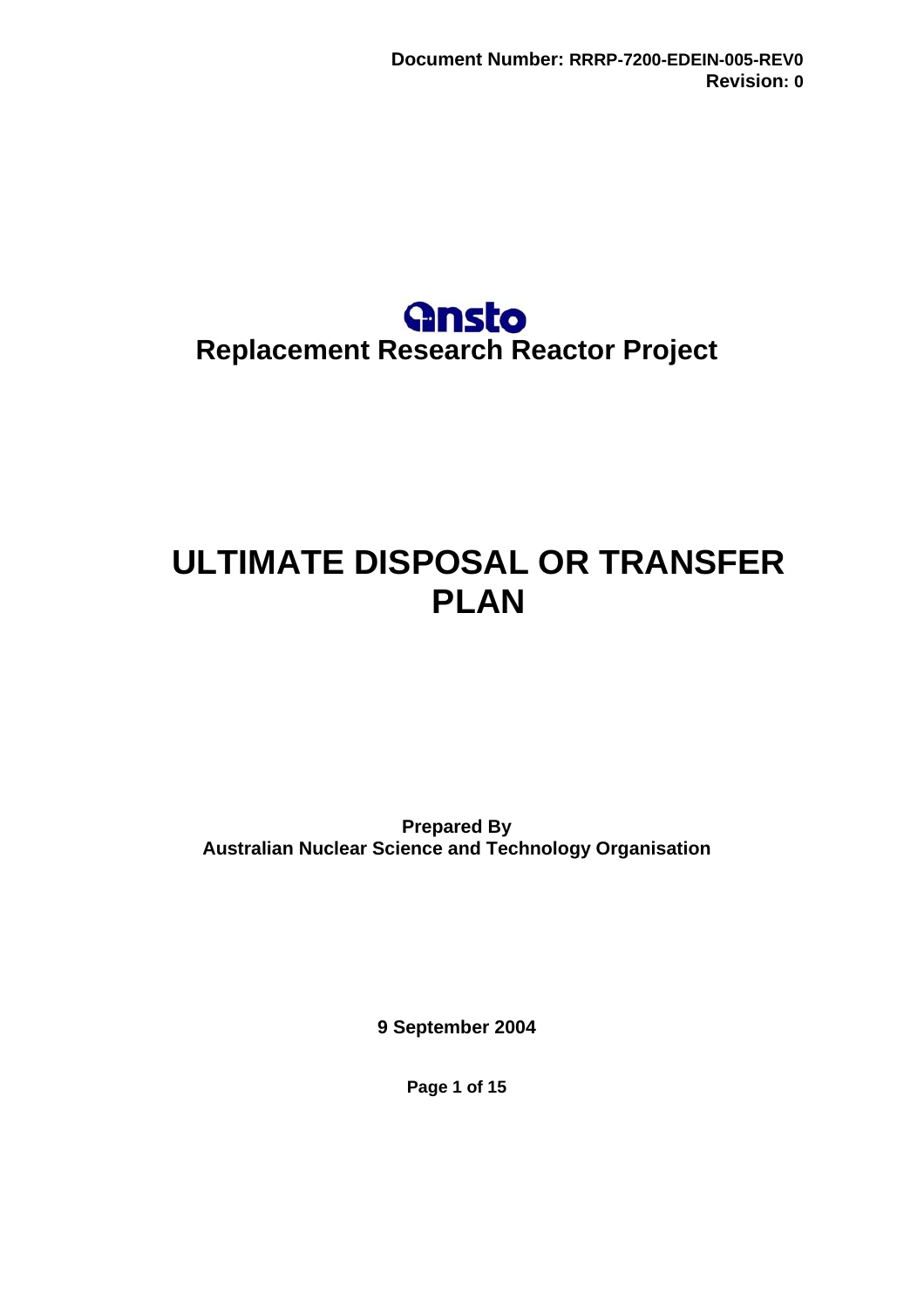| <b>ANSTO</b>                       |                                                                               | Document N°: RRRP-7200-EDEIN-005-REV0<br>Revision: 0 |                      |            |
|------------------------------------|-------------------------------------------------------------------------------|------------------------------------------------------|----------------------|------------|
| <b>Replacement Reactor Project</b> |                                                                               | Document Title: Ultimate Disposal or Transfer Plan   |                      |            |
| <b>REVISION SHEET</b>              |                                                                               | Ref No:                                              |                      |            |
|                                    |                                                                               | Print name, date and sign or initial                 |                      |            |
| Revision<br>Letter                 | <b>Description of Revision</b>                                                | Prepared                                             | Checked/<br>Reviewed | Approved   |
| $\mathbf 0$                        | Original issue to ARPANSA                                                     | <b>ARR</b>                                           | KJH                  | <b>GDW</b> |
|                                    |                                                                               |                                                      |                      |            |
|                                    |                                                                               |                                                      |                      |            |
|                                    |                                                                               |                                                      |                      |            |
|                                    |                                                                               |                                                      |                      |            |
|                                    |                                                                               |                                                      |                      |            |
| Notes:                             | 1. Revision must be verified in accordance with the Quality Plan for the job. |                                                      |                      |            |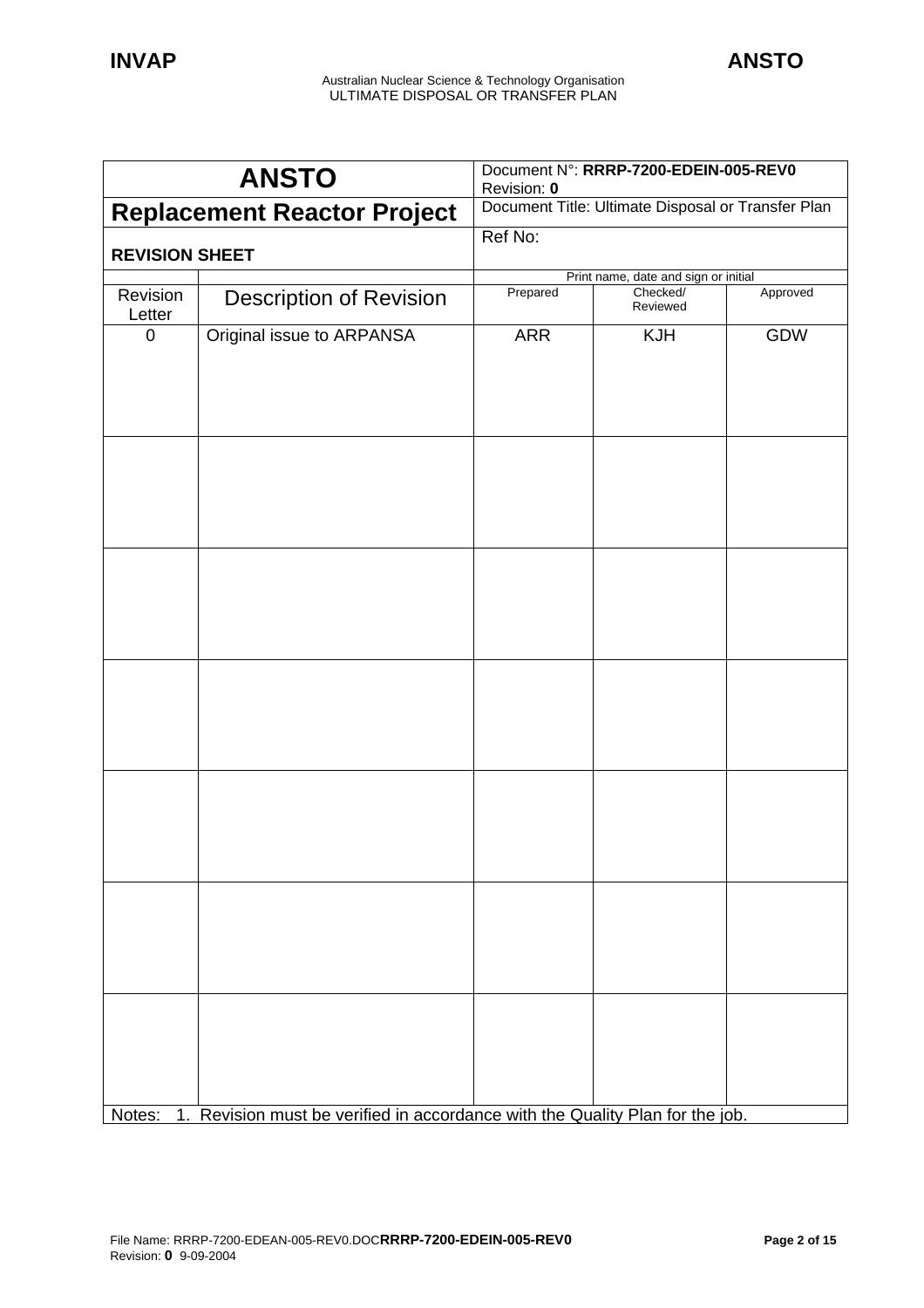## **TABLE OF CONTENTS**

|       | THE SCOPE AND PURPOSE OF THIS ULTIMATE DISPOSAL OR TRANSFER PLAN  4     |  |
|-------|-------------------------------------------------------------------------|--|
|       | <b>REFERENCES</b>                                                       |  |
| 3     | <b>DEFINITIONS</b>                                                      |  |
| 4     |                                                                         |  |
| 4.1   |                                                                         |  |
| 4.2   |                                                                         |  |
| 5     |                                                                         |  |
| 5.1   |                                                                         |  |
| 5.1.1 |                                                                         |  |
| 5.1.2 |                                                                         |  |
| 5.1.3 |                                                                         |  |
| 5.1.4 |                                                                         |  |
| 5.2   |                                                                         |  |
| 5.3   | Long Term Management of Long lived intermediate level waste (LLILW)  10 |  |
| 5.4   |                                                                         |  |
| 5.4.1 |                                                                         |  |
| 5.4.2 |                                                                         |  |
| 5.4.3 |                                                                         |  |
| 5.4.4 |                                                                         |  |
| 5.4.5 |                                                                         |  |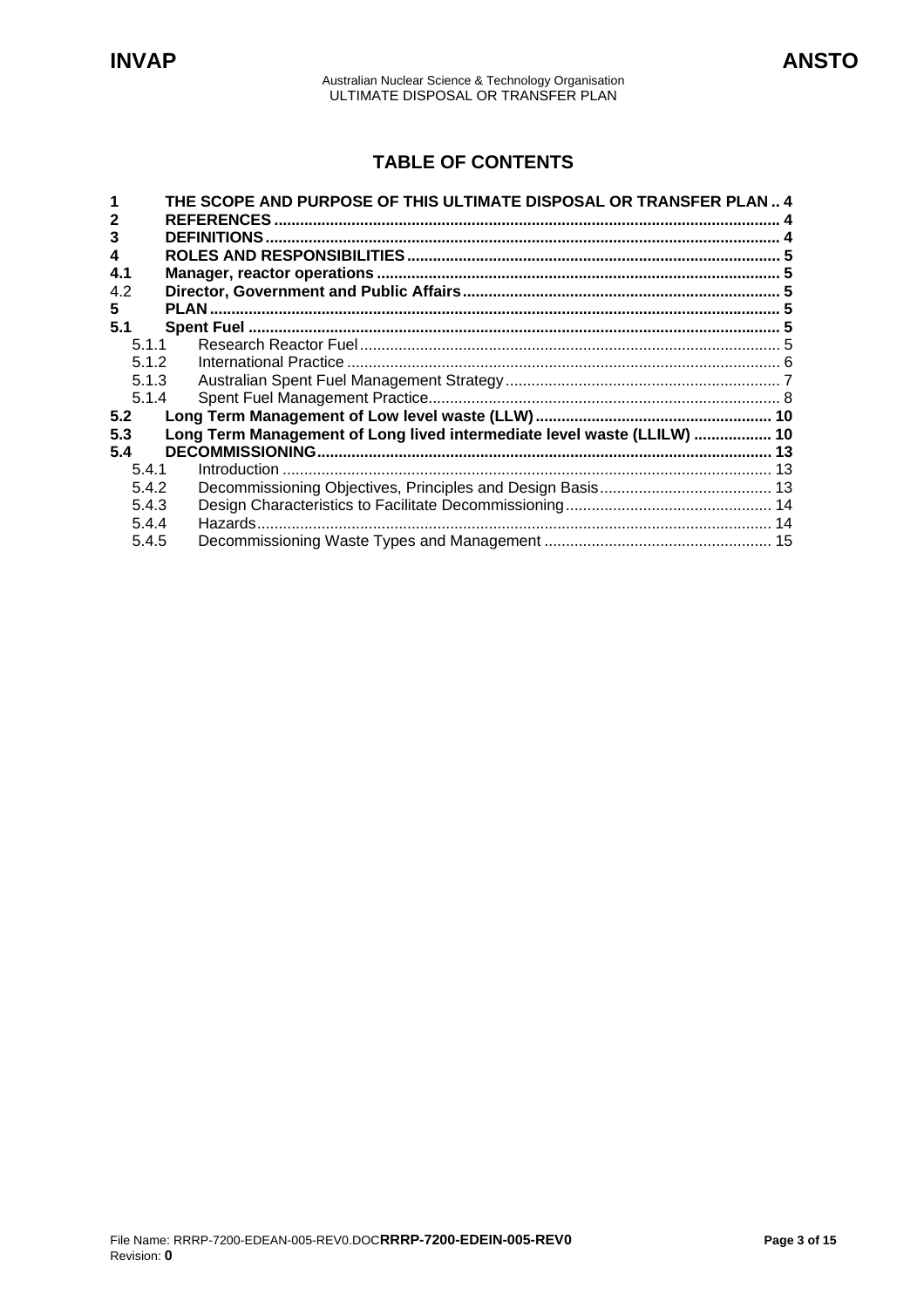## <span id="page-3-0"></span>**1 THE SCOPE AND PURPOSE OF THIS ULTIMATE DISPOSAL OR TRANSFER PLAN**

This plan describes the arrangements for the ultimate disposal or transfer of all radioactive waste arising from the operation of the Reactor Facility. This includes the disposition of spent fuel and the decommissioning of the Reactor Facility.

## **2 REFERENCES**

Regulatory Guideline on Review of Plans and Arrangements, ARPANSA, RB-STD-15-03, Version 0, August 2003

Code of Practice for the Disposal of Radioactive Wastes by the User (1985)

Code of Practice for the Near Surface Disposal of Radioactive Waste in Australia (1992)

Code of Practice for the Safe Transport of Radioactive Material (RPS2, 2001)

RRRP-7280-3BEIN-001 Preliminary Decommissioning Plan.

RRRP-7280-EBEIN-008 Decommissioning Safety Case

RRRP-7280-EDEIN-002 Organisation towards Decommissioning

RRRP-7280-EDEIN-005 Preliminary Decommissioning Cost Estimation

RRRP-7280-EDEIN-007 Risks Analysis for Decommissioning Options

RRRP-7280-EDEIN-009 Information on the Facility to Support Decommissioning

RRRP-7280-EDEIN-010 Preliminary Decommissioning Waste Management Plan

RRRP-7280-EDEIN-011 Decommissioning Activities

IAEA Safety Standard WS-G-2.1 Decommissioning of nuclear power plants and research reactors (1999)

## **3 DEFINITIONS**

The following definitions have been used in this plan.

| The reactor facility; or the<br>Replacement Research<br>Reactor | The reactor facility means the multipurpose research reactor that will<br>replace HIFAR, and its associated buildings, physical plant, structures,<br>components and systems including software and, where relevant, any<br>management systems necessary to achieve the design, construction<br>and operation of the facility. |
|-----------------------------------------------------------------|--------------------------------------------------------------------------------------------------------------------------------------------------------------------------------------------------------------------------------------------------------------------------------------------------------------------------------|
| The Project                                                     | The Project means all activities necessary to obtain the requisite<br>approvals and procurement to achieve routine operation of the<br>replacement reactor facility before 2006, as described in the project<br>management plan.                                                                                               |
| The site of the reactor facility                                | An area of approximately four hectares situated at the western end of<br>the Lucas Heights Science and Technology Centre.                                                                                                                                                                                                      |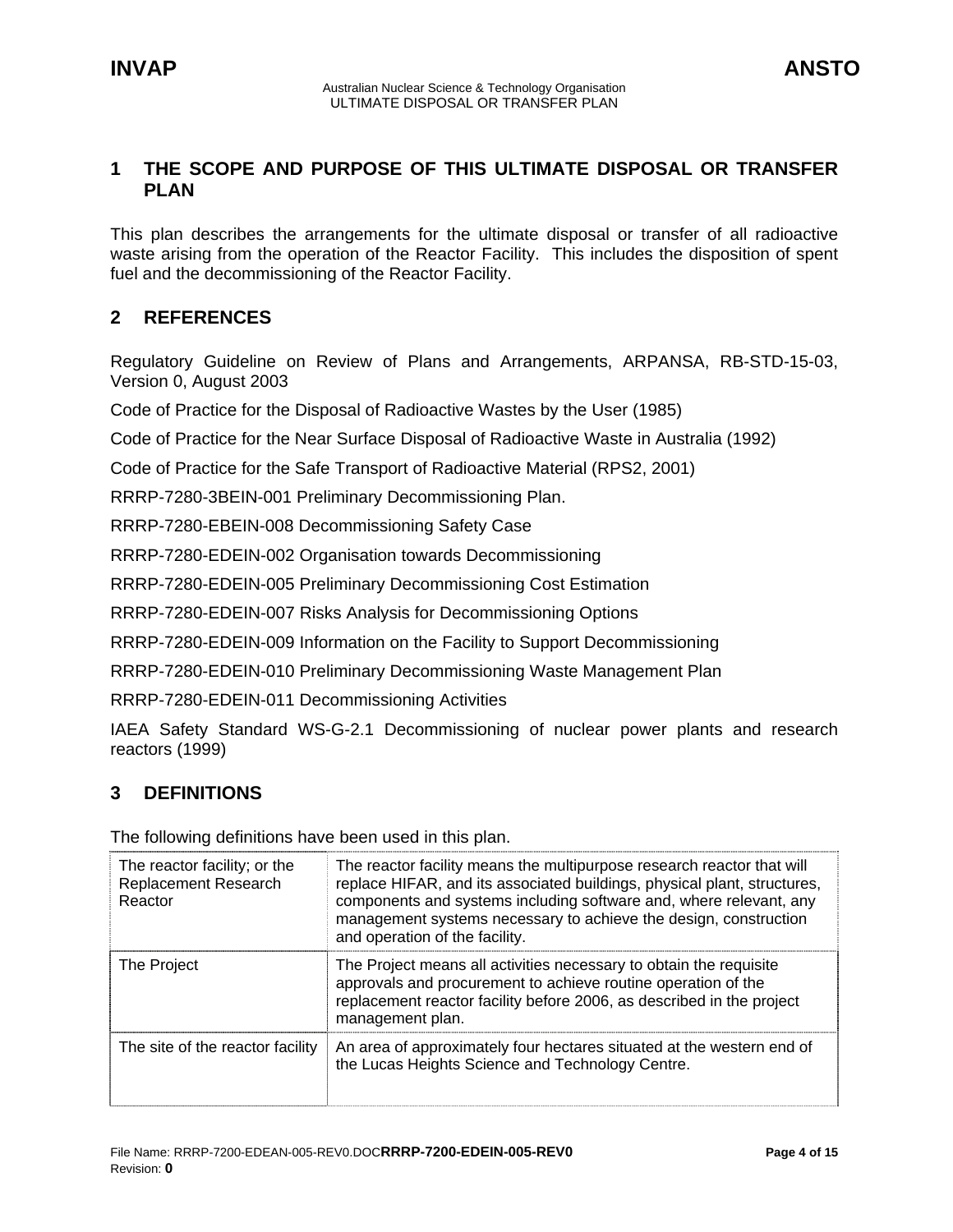<span id="page-4-0"></span>

| The Lucas Heights Science<br>and Technology Centre | An area of approximately 70 hectares, including a number of facilities<br>immediately outside the perimeter security fence, such as the Lucas<br>Heights Motel, canteen, Woods Centre, and other buildings in the<br><b>ANSTO Technology Park</b> |
|----------------------------------------------------|---------------------------------------------------------------------------------------------------------------------------------------------------------------------------------------------------------------------------------------------------|
| The buffer zone                                    | A mostly circular area of radius 1.6 kilometres, centred on the existing<br>HIFAR facility, within which land use restrictions apply and all<br>residential development is excluded.                                                              |

## **4 ROLES AND RESPONSIBILITIES**

The roles and responsibilities associated with the implementation of this plan are as identified in this section.

## **4.1 MANAGER, REACTOR OPERATIONS**

The Manager, Reactor Operations is the Nominee for the Reactor Facility and has overall responsibility for the safety and operation of the Reactor Facility at all times.

## 4.2 **DIRECTOR, GOVERNMENT AND PUBLIC AFFAIRS**

The Director, Government and Public Affairs, is responsible for the off-site spent fuel management strategy.

## **5 PLAN**

## **5.1 SPENT FUEL**

## **5.1.1 Research Reactor Fuel**

About two decades ago, broad international agreement was reached that, for nuclear nonproliferation reasons (which Australia strongly supports), high enriched uranium (HEU) fuels would be phased out of use in research reactors and be replaced with low enriched uranium (LEU) fuels. ANSTO's HIFAR reactor originally used HEU fuel with very high enrichment, but the level of enrichment has been progressively reduced and conversion of HIFAR to LEU fuel will commence in 2004.

The first generation of LEU fuels, qualified for use since 1988, utilise uranium and silicon. This U-Si fuel remains the only type of LEU fuel currently available for research reactors. Spent U-Si fuel is not easily reprocessed, and has been managed to date by way of long-term storage arrangements. U-Si can be reprocessed in conjunction with larger volumes of other fuel.

A new generation of easily reprocessable LEU fuels, based on uranium-molybdenum (U-Mo), has been under development for some years. U-Mo fuel, which will provide better reactor performance than the U-Si fuels presently in use, is expected to enter into service around 2012. It is only the composition of the fuel "meat" that will be new in U-Mo fuel.

The fuel elements for the replacement research reactor consist of the standard dispersion fuel meat, aluminium clad, fuel plates assembled into standard materials test reactor box-type fuel.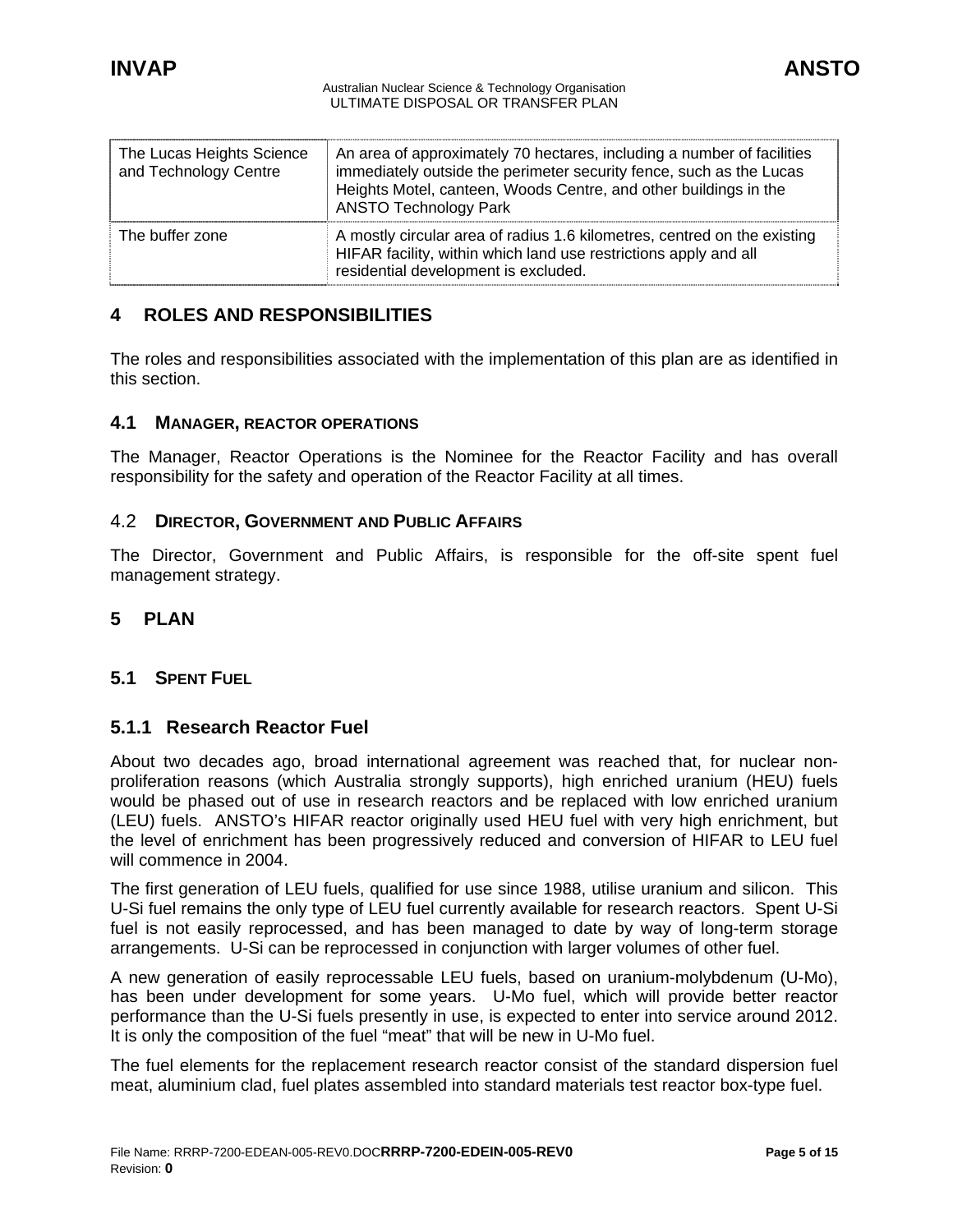<span id="page-5-0"></span>This has been the most common fuel used in research reactors world-wide for many decades.

U-Si type fuel will be used for the initial operation of Reactor Facility. It is intended that the Reactor Facility will be converted to U-Mo when this type of fuel is qualified and available for commercial manufacture, and ARPANSA approval for the conversion has been obtained.

## **5.1.2 International Practice**

The strategies that are planned for the management and transport of spent fuel and radioactive waste from the Reactor Facility are consistent with best international practice. Justification for this assertion is as follows:

Australia is a contracting party to the *Joint Convention on the Safety of Spent Fuel Management and the Safety of Radioactive Waste Management.* The Joint Convention contains a provision on the general requirements for spent fuel management<sup>1</sup>, and further provisions concerning the siting, design, construction and operation of spent fuel management facilities<sup>2</sup>. Importantly, the Convention recognises that there is no single spent fuel management strategy that constitutes international best practice<sup>3</sup>[.](#page-5-3) The first Joint Convention Review Meeting was held in November 2003. With regard to spent fuel management, contracting parties recognised that interim storage (in ponds or dry storage) or reprocessing is an acceptable international best practice. The important issue is that spent fuel has to be stored in safe and secure conditions so that it can be retrieved safely. Australian policies and practices were examined in detail by the other countries and found to be acceptable as international best practice. It was recognised that the Review Meeting, the peer review process, and the Convention in general, had contributed significantly to the safety of spent fuel and radioactive waste management<sup>[4](#page-5-4)</sup>.

The International Atomic Energy Agency has issued a technical report on the options in spent fuel management<sup>5</sup>[,](#page-5-5) which advises, *inter alia*, that "reprocessing is a mature and demonstrably safe technology that is available today for spent fuel management"<sup>6</sup>[.](#page-5-6)

<span id="page-5-9"></span>As accepted by the CEO of ARPANSA in deciding to issue a licence for the construction of the replacement reactor, the reprocessing of spent fuel by COGEMA would result in a waste form suitable for long-term storage and disposal<sup>7</sup>. That observation was consistent with international bestpractice, as evidenced by the findings of the IAEA $^8$  and the NEA $^9$ .

<span id="page-5-1"></span> $<sup>1</sup>$  Article 4.</sup>

<span id="page-5-4"></span><sup>4</sup> Joint Convention First Review Meeting Summary Report, paragraph 77.

<span id="page-5-5"></span><sup>5</sup> Options, Experience and Trends in Spent Nuclear Fuel Management, Technical Reports Series No. 378, 1995.

<span id="page-5-6"></span> $^6$  At p 35.

<span id="page-5-7"></span> $7$  "The reprocessing process adopted by COGEMA La Hague produces a satisfactory vitrified waste form. The general waste form produced by La Hague is known to me and I regard it as likely to be able to be safely stored for a significant period of time in Australia." (page 47 of the Decision).

<span id="page-5-8"></span> $8$  "The waste fission products are immobilized in a stable form suitable for disposal ...". Ref. footnote 12, at page 36.

<span id="page-5-2"></span> $2$  Articles 5-9.

<span id="page-5-3"></span> $3$  Preambular paragraph (vii) – "Recognizing that the definition of a fuel cycle policy rests with the State, some States considering spent fuel as a valuable resource that may be reprocessed, others electing to dispose of it".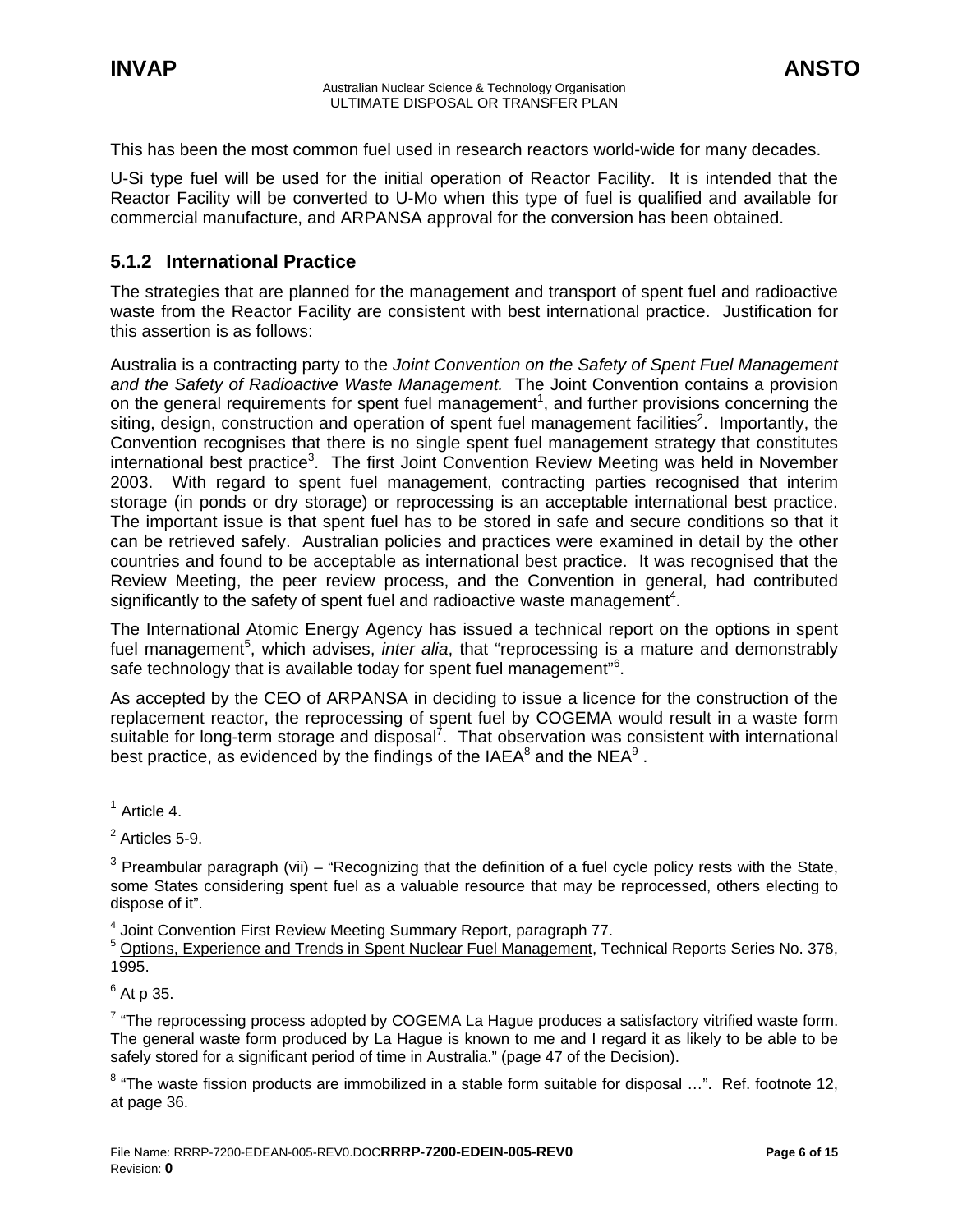<span id="page-6-0"></span>The NEA has recently published a study comparing the radiological impacts of reprocessing with those of direct disposal of power reactor spent fuel<sup>10</sup>. The study concluded:

"The differences between the two fuel cycles examined in the report are small from the standpoint of radiological impact… Overall, the public exposures in both options are low compared to the pertinent regulatory limits, and also insignificantly low compared with exposures from natural background radiation."

The spent fuel management strategy proposed for the reactor facility necessitates the international transport of highly radioactive material. The IAEA has expressed the view that such transport may form part of an appropriate spent fuel management strategy<sup>11</sup>. In his decision to issue a construction licence for the replacement reactor, the CEO of ARPANSA considered this issue<sup>12</sup>, concluding that "international transport of Reactor Facility spent fuel and resulting wastes could be conducted safely". This conclusion was confirmed by the resulting wastes could be conducted safely". International Conference on the Safe Transport of Radioactive Material held in Vienna in July  $2003<sup>13</sup>$ . In that connection, we note that spent fuel is routinely transported without incident from a number of countries (including countries in our region such as Japan and the Republic of Korea) to France and the United Kingdom for reprocessing, the resulting waste products being returned to their country of origin. The Joint Convention sets conditions for such international transport<sup>14</sup>, thereby demonstrating again that such transport is not inconsistent with international best practice.

## **5.1.3 Australian Spent Fuel Management Strategy**

The strategy for the management of spent nuclear fuel from research reactor operations was determined by the then Government in 1995 in respect of the management of spent fuel from Australia's HIFAR reactor. The Government announced in October 1995 that it had decided "to make full use of international opportunities" by exporting the spent fuel and that Australia would

<span id="page-6-3"></span> $12$  pp 50-51

<span id="page-6-5"></span><sup>14</sup> Article 27.

end on the processing, conditioning and recycle allow conversion of waste residues to specific requirements of<br><sup>9</sup> "Reprocessing, conditioning and recycle allow conversion of waste residues to specific requirements of society for disposal to permanent repositories. Vitrification processes in current facilities meet the challenge of providing a safe mechanism for immobilisation and indefinite storage of high level waste." Back-end of the Fuel Cycle in a 1000 GWe Nuclear Scenario, NEA Workshop Proceedings, October 1998.

<span id="page-6-1"></span><sup>&</sup>lt;sup>10</sup> Radiological Impacts of Spent Nuclear Fuel Management Options: A Comparative Study, OECD 2000. The study compared the options with regard to spent power reactor fuel; however, its conclusions are also applicable to research reactor fuel. Similar conclusions would be expected with regard to the impacts of other non-reprocessing alternatives for research reactor spent fuel processing and waste conditioning.

<span id="page-6-2"></span> $11$  "Reprocessing is available to utilities from a few countries, e.g. France, Russia and the UK. For a country wishing to use this technology, it is necessary to have a well established industrial base, well trained personnel, a strongly developed safety culture and a long term commitment of financial resources. Thus utilising the services from experienced reprocessors may be favoured by countries that require reprocessing." "If the preferred option of a country is reprocessing by an international business company on a contract basis, then the country producing the spent fuel will have to make provision for taking back the reprocessing products." Ref. footnote 14, at pp 36 and 35 respectively.

<span id="page-6-4"></span><sup>&</sup>lt;sup>13</sup> http://www-rasanet.iaea.org/meetings/transport\_conf.htm.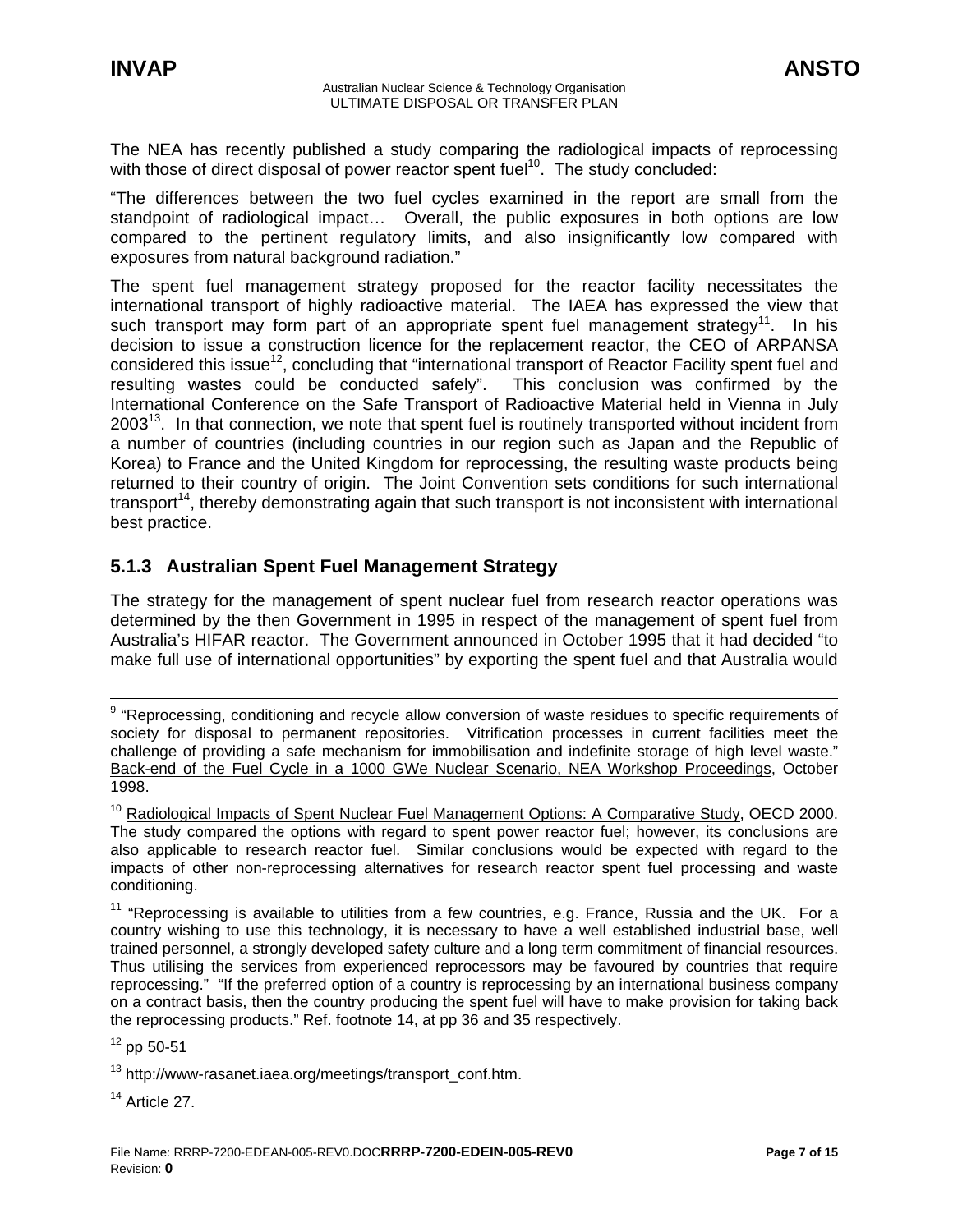<span id="page-7-0"></span>manage the long-lived intermediate level waste (LLILW) that would arise from reprocessing it. At that time, the Government authorised the negotiation of a contract to ship 114 spent fuel rods to the United Kingdom for reprocessing, and the return to Australia of the resulting waste, which must satisfy the definitional requirements of the International Atomic Energy Agency for LLILW.

This strategy was confirmed in 1997 by the Government for the management of spent fuel from both HIFAR and the replacement reactor. ANSTO has arrangements with the US Department of Energy for the repatriation of US-origin spent fuel (no waste will be returned to Australia), and a contract with the French company COGEMA for the reprocessing of the remainder of the spent HIFAR fuel. The contract with COGEMA also covers the reprocessing of spent fuel from the replacement reactor. It is a contractual requirement that waste arising from reprocessing by COGEMA will meet the international criteria for long-lived intermediate level waste. Spent Fuel Management Practice

## **5.1.4 Spent Fuel Management Practice**

The spent fuel arisings from the normal full power operations of the reactor facility will be up to 37 fuel elements per year for U-Si fuel. INVAP estimate U-Mo fuel usage would be approximately 20 fuel elements per year.

Spent fuel discharged from the reactor core will be moved a short distance under water into storage racks in the reactor service pool, adjacent to and connected with the main pool. These racks will have the capacity to store, under water, up to 10 years' arisings of spent fuel discharged from the reactor, while retaining sufficient spare space to unload the complete operating reactor core at any time should this be required. This arrangement has the advantages of minimising handling of the spent fuel, with no movement required outside the immediate vicinity of the reactor for storage purposes and convenient, continuous monitoring of the spent fuel storage conditions. By this means, the spent fuel will be protected by the same structural features as the reactor itself. At all times, the spent fuel will be available for visual inspection of its condition.

The reactor service pool has a purpose-built stand to accommodate a spent fuel transport cask. Spent fuel elements will be moved underwater the short distance from the storage racks and loaded underwater into the transport cask for shipment.

Existing storage facilities for HIFAR spent fuel will not be used for storage of reactor facility spent fuel, and no other away-from-reactor storage will be required for the reactor facility spent fuel.

After a suitable period in storage, the spent fuel will be transported overseas for disposal or reprocessing. The timing of spent fuel shipments will be determined by a number of factors, including:

- time required to accumulate a practicable sized shipment;
- minimum cooling time required for the youngest elements in a shipment, to satisfy shipping cask regulatory criteria; and
- radiological safety benefit of minimising the number of shipment operations.

On the basis of up to 37 spent fuel elements arising per year, it is anticipated that there will be one overseas shipment of spent fuel every 5 or 6 years. The first such shipment would be around 8 or 9 years after commencement of reactor operation, given a cooling period of up to 3 years and the above-mentioned 5 or 6 years to accumulate a shipping quantity.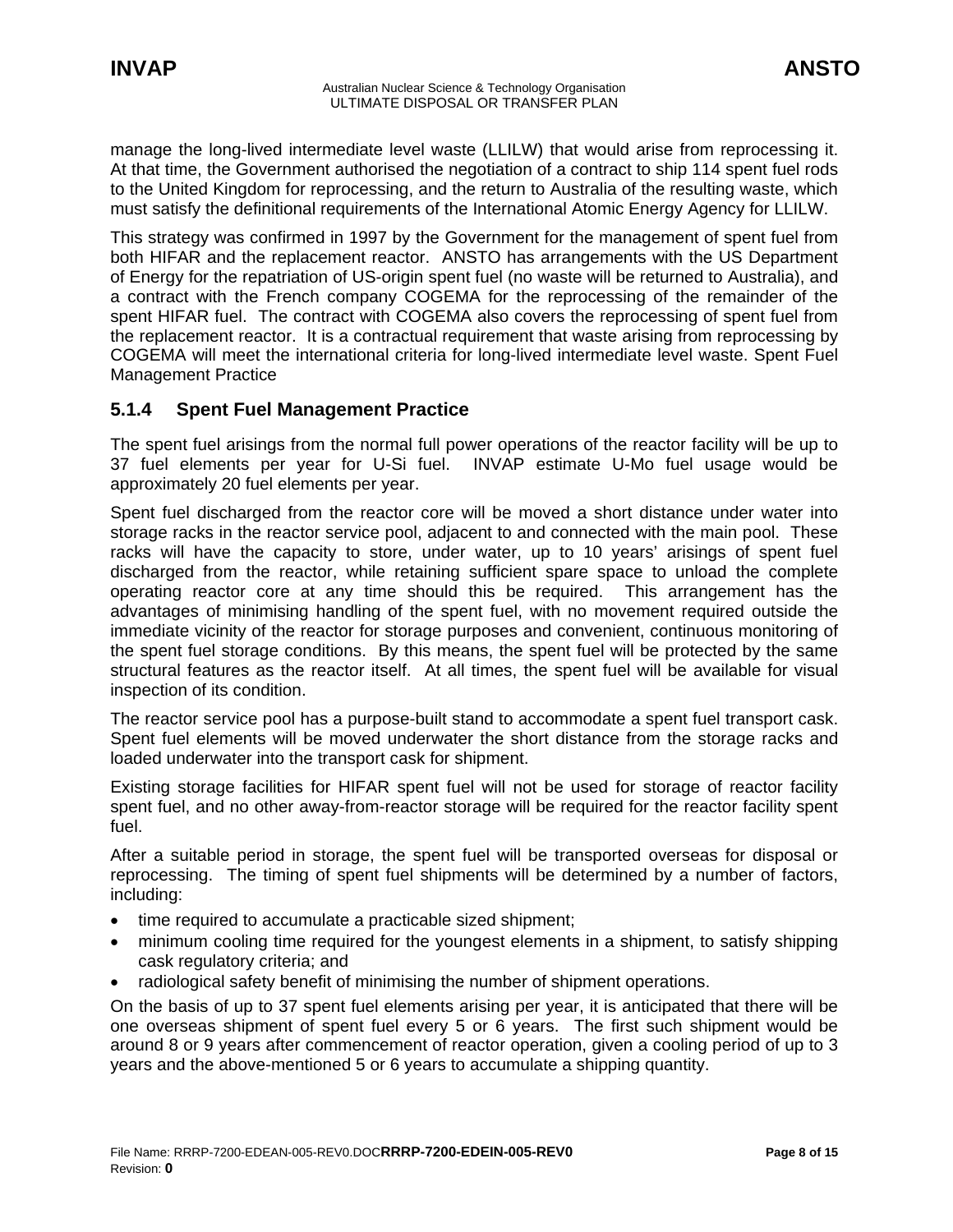Fuel manufactured from US-origin enriched uranium arising from the operation of a research reactor can be returned to the US under the US DOE *Foreign Research Reactor Spent Nuclear Fuel Acceptance Program (FRR-SNF).* This program commenced in 1996 and was to accept spent fuel irradiated up to May 2006 and transported to the US before May 2009. In 2004, the United States Secretary of Energy announced that the timescale for this program is to be extended. To this end, the US Department of Energy is currently preparing a supplemental analysis required by the U.S. National Environmental Policy Act. The US Secretary of Energy has written to the Australian Minister for Science advising that he has instructed his Department to include the issue of management of spent fuel from the replacement reactor in this analysis.

The fuel for the initial operations of the reactor facility is of US-origin and is U-Si fuel, a type accepted under the FRR-SNF program. The preferred option for spent fuel from the initial reactor facility operations will be return to the US. In the case of spent fuel accepted by the US, there will be no return of waste to Australia.

The first alternative spent fuel disposition route is reprocessing by COGEMA. The ANSTO contract with COGEMA for spent fuel reprocessing includes U-Mo fuel but normally excludes U-Si fuel. However, ANSTO has made arrangements with COGEMA for the acceptance of U-Si spent fuel. This is additional to ANSTO's intention that the long-term disposition route for Reactor Facility spent fuel will be reprocessing by COGEMA. An agreement with France at inter-governmental level has been concluded to support these arrangements.

The solid waste prepared from reprocessing Australia's research reactor spent fuels will, as guaranteed under the contract with COGEMA, meet the International Atomic Energy Agency's criteria for classification as long-lived intermediate level waste. Further, the quality of the borosilicate glass in which the intermediate level waste will be encapsulated is equivalent to that accepted by Germany, Japan, Belgium and the UK for the storage and disposal of higher categories of radioactive waste.

ANSTO's contract with COGEMA also includes provision of the multi-purpose transport and storage casks for return transport and long-term storage of the wastes. By providing the necessary packaging, shielding and containment of the wastes, these casks greatly simplify the design requirements for a storage facility. No additional shielding or remote-handling equipment, beyond that which would be required for the other long-lived intermediate level waste to be stored in the facility, will be necessary. The proposed national store for long-lived intermediate level wastes will be able to accept these casks as a small addition to the other quantities of waste in this category that will already be stored there.

As noted above, ANSTO's existing contract with COGEMA for the reprocessing of spent fuel from HIFAR includes provision for the reprocessing of spent fuel from the replacement reactor. The same waste return provision will apply for replacement reactor fuel as has already been accepted by Government and regulatory authorities for HIFAR spent fuel. There is therefore every confidence that this same strategy will be acceptable for the replacement reactor fuel.

Also, as a further back-up option, INVAP has given a written guarantee to provide an alternative solution consistent with Australia's requirements, as stipulated in the Request for Tender, using proven technologies. Argentina has already developed and demonstrated a novel technology for processing aluminium-clad research reactor spent fuel, and has plans to use that technology for managing its own research reactor spent fuel. This option has been made available for the reactor facility spent fuel. An agreement with Argentina at inter-governmental level to support these arrangements has been signed by both governments, but has not yet been ratified by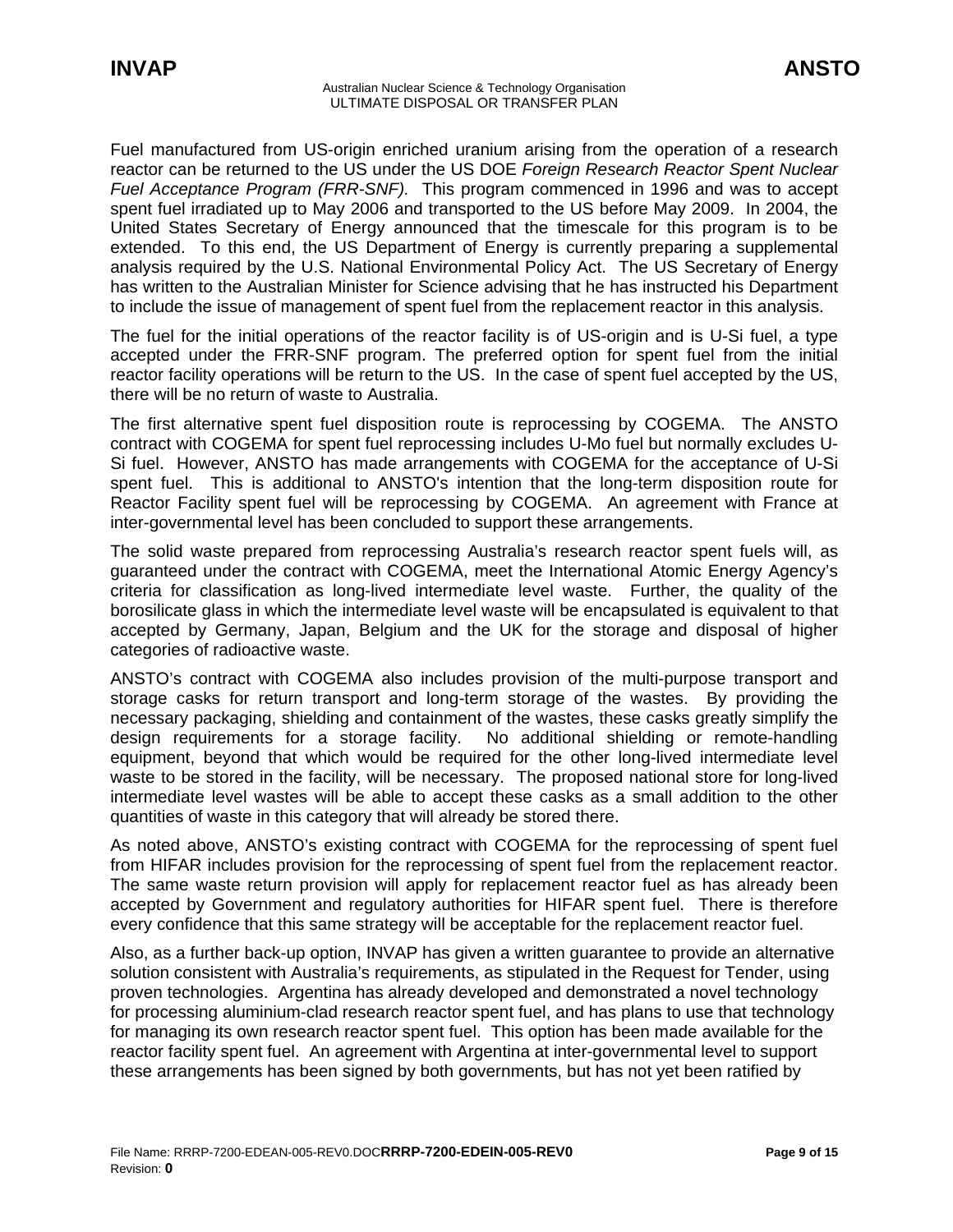<span id="page-9-0"></span>Argentina. However, INVAP is still contractually obligated to provide a disposal route for spent fuel (excluding the first 2 cores comprising 32 fuel elements).

The procedure for sending spent fuel abroad, whether for disposal or reprocessing, includes:

- site procedures for the loading of spent fuel into approved spent fuel transport casks. ARPANSA and AMSA validate the Certificates of Approval for the spent fuel transport casks.
- contractual agreements with the organisations transporting and accepting spent fuel, including transfers of responsibility. All transport is in accordance with the IAEA Regulations for the Safe Transport of Radioactive Material TS-R-1.
- preparation of a Transport Plan approved by ARPANSA.
- application for DITR and ASNO export licences.
- application for shipment approval from ARPANSA, ASNO and AMSA.
- consultation with relevant federal and state authorities, including NSW police.

In summary, ANSTO's preferred option is that the silicide-type spent fuel from the initial reactor facility operations will be returned to the US under the FRR-SNF program. After the initial operations, and probably after the reactor is converted to operate with U-Mo fuel, the spent fuel will be returned to COGEMA for reprocessing. Should the US FRR-SNF program not be extended, arrangements are in place with COGEMA to process the silicide-type spent fuel. The Argentine route is contractually available as a further fall-back option.

## **5.2 LONG TERM MANAGEMENT OF LOW LEVEL WASTE (LLW)**

LLW from the operation of the facility will be handled in accordance with the existing Waste Operations licence. It is anticipated that LLW will be sent to the Commonwealth low level waste facility once that facility is licensed and in operation. When details of that facility are available, procedures will be produced to control the transfer of LLW from LHSTC to it. These procedures will include a provision for informing ARPANSA of any radioactive waste to be ultimately disposed of or transferred. There will also be a provision for consultation with local government and other relevant authorities for the transfer of LLW from the LHSTC site to the repository. Once LLW is transferred to the repository, the responsibility for the long-term management of the waste will transfer from ANSTO to the Commonwealth Department responsible for the facility.

Any disposal of LLW will be in accordance with:

- Code of Practice for the Disposal of Radioactive Wastes by the User (1985); and
- Code of Practice for the Near Surface Disposal of Radioactive Waste in Australia (1992).

Transport of LLW waste to the Commonwealth low level waste facility will be in accordance with the *Code of Practice for the Safe Transport of Radioactive Material (RPS2, 2001).*

The arrangements for the storage of LLW on site pending transport to the Commonwealth Repository are detailed in the Arrangements for the Management of Radioactive Waste. ANSTO has the technical and financial capability to continue to safely manage such waste during the lifetime of the reactor facility.

## **5.3 LONG TERM MANAGEMENT OF LONG LIVED INTERMEDIATE LEVEL WASTE (LLILW)**

Federal Government strategy is to establish a safe, purpose built facility on Commonwealth land for the storage of intermediate level radioactive waste produced by Commonwealth agencies,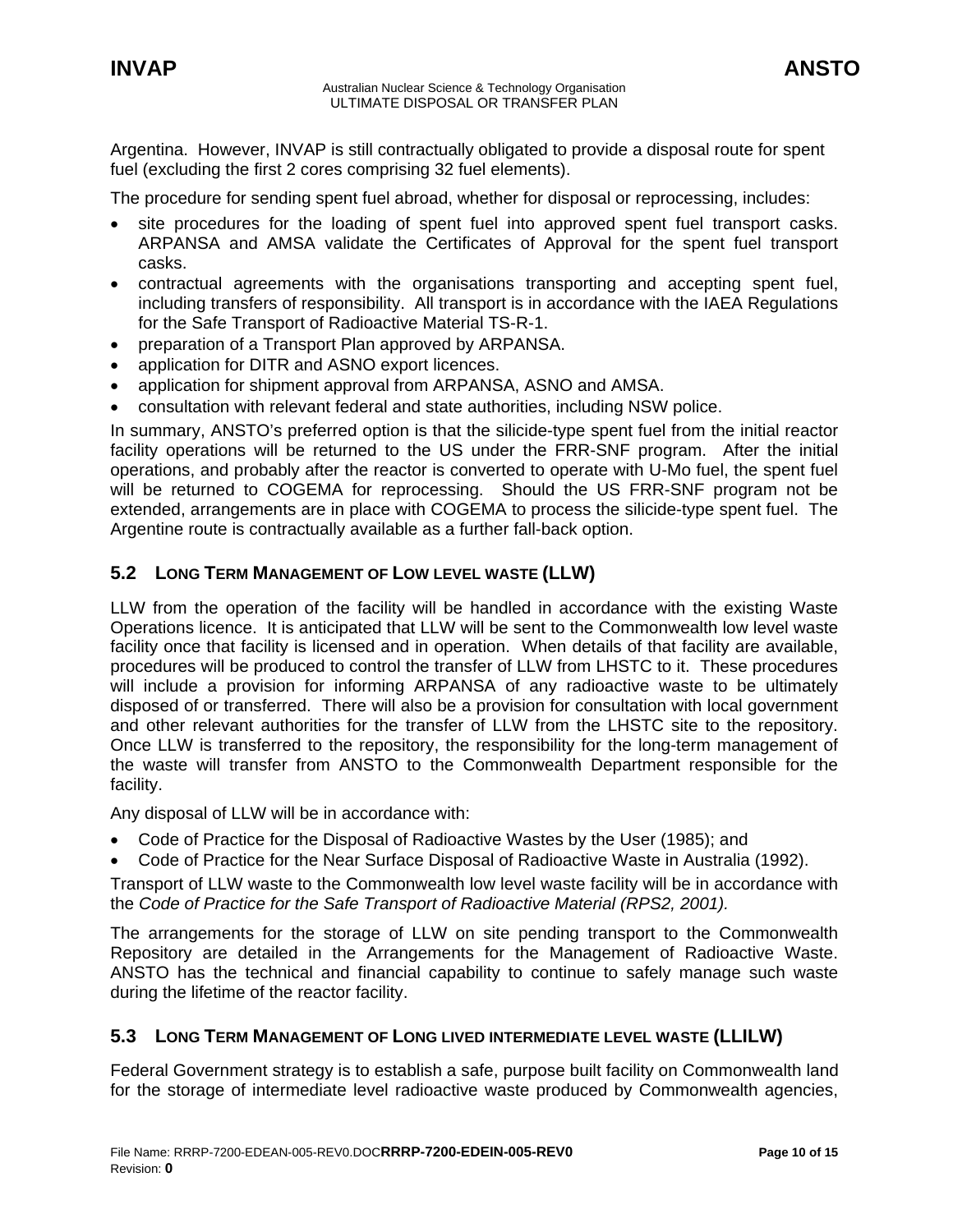including ANSTO. That waste will include the small volumes of waste arising from the reprocessing of spent fuel from the replacement research reactor.

The proposal for a national store for the interim storage of long-lived intermediate level radioactive waste (LLILW) was supported by the Senate Select Committee on the Dangers of Radioactive Waste (November 1996), the Commonwealth/State Consultative Committee on Radioactive Waste Management (1997) and the Parliamentary Public Works Committee<sup>15</sup>.

The Federal Department of Education, Science and Training (DEST) is responsible for managing the national store project. The Department of Education, Science and Training website [www.radioactivewaste.gov.au](http://www.radioactivewaste.gov.au/) is the source of the latest information on the national store project.

Information provided to ARPANSA for the *RRR Application to ARPANSA for a Facility Licence Construction Authorisation* demonstrated that such storage is consistent with international best practice $16$ .

The acceptance by the Department of Education, Science and Training (DEST) of LLILW from the operation and decommissioning of the reactor facility (including any waste returned from spent fuel processing) in this National Store is documented in DEST publications:

- Safe Storage of radioactive waste, the National Store Project, Methods for choosing the right site, public discussion paper, July 2001.
- Safe Storage of radioactive waste, the National Store Project, a report responding to public comment, April 2002.

The process announced by the Minister on 11 August 2000, and further detailed by Ministers in announcements of 8 February 2001 and 14 July 2004, for finding a site for the national store for long-lived intermediate level waste generated by Commonwealth agencies, including ANSTO, ensures that the necessary facilities will be available in ample time to accommodate the small volume of wastes from the reprocessing of research reactor spent fuel from the reactor facility to be returned to Australia. For the preferred option of return of spent fuel under the US FRR-SNF program, no waste would be returned to Australia. In this case, the national store would not be needed to accommodate the return of wastes from the processing of spent fuel from the reactor facility until after the longterm disposition route to COGEMA is adopted. Waste from this spent fuel processing would be expected to return to Australia after 2025.

In the case that the US option is not available and the alternative option of reprocessing by COGEMA is adopted for the initial spent fuel, the earliest date waste would be expected to be returned to Australia is 2018.

When details of the Commonwealth store are available, procedures will be produced to control the transfer of LLILW from overseas or LHSTC to the Commonwealth store. These procedures will include the provision for informing ARPANSA of any radioactive waste to be ultimately disposed of or transferred. There will also be a provision for consultation with local government and other relevant authorities for the transfer of LLILW from the LHSTC site to the store or the return of LLILW from spent fuel reprocessing overseas to the store.

Transport of LLILW waste to the Australian national store will be in accordance with the *Code of Practice for the Safe Transport of Radioactive Material (RPS2, 2001).* 

<span id="page-10-0"></span><sup>&</sup>lt;sup>15</sup> Parliamentary Public Works Committee, "Report relating to the proposed Replacement Nuclear Research Reactor, Lucas Heights, NSW", Canberra, 1999, paragraphs 4.82 and 4.145.

<span id="page-10-1"></span><sup>&</sup>lt;sup>16</sup> Construction licence application, Appendix 3, page 6.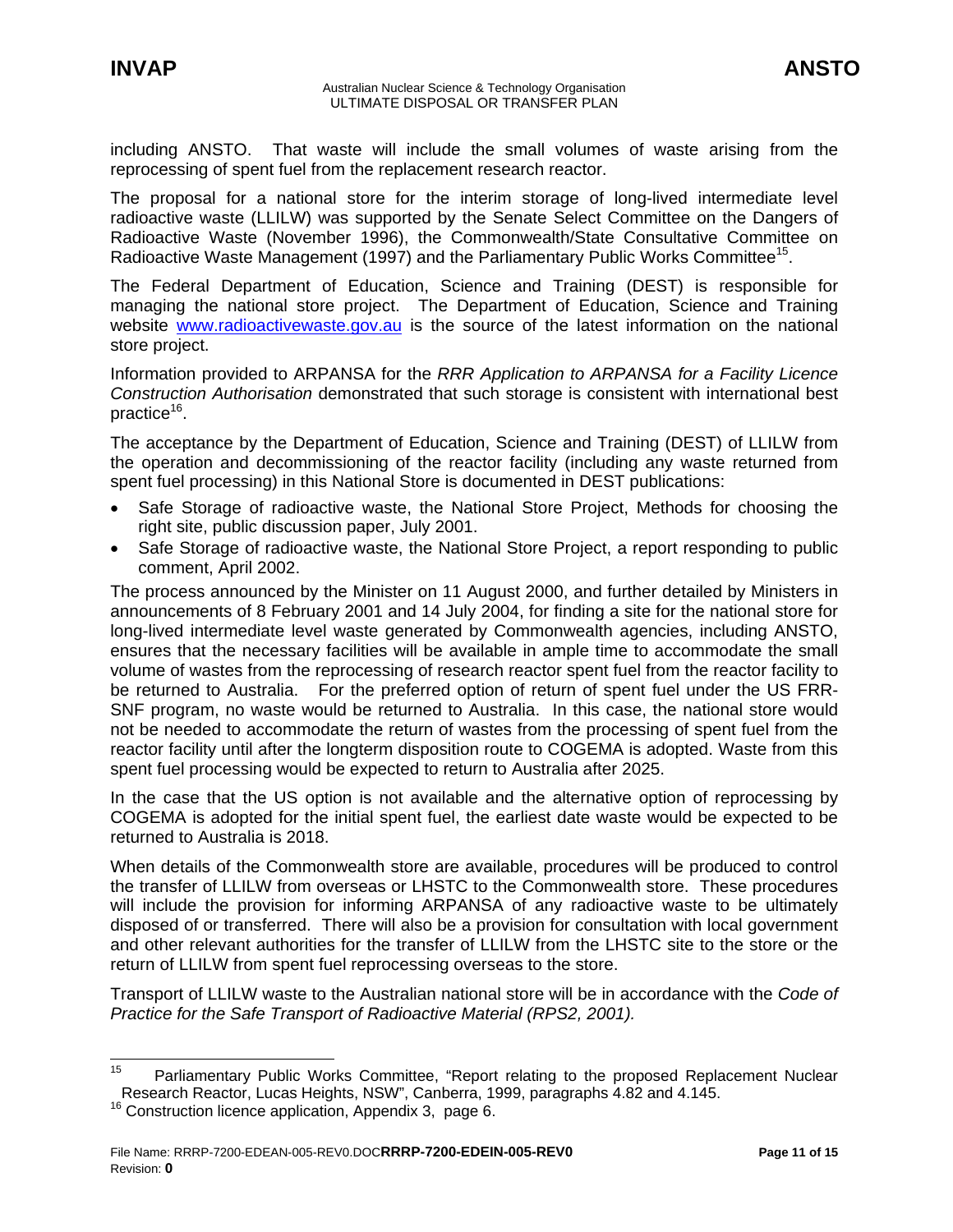**5.4**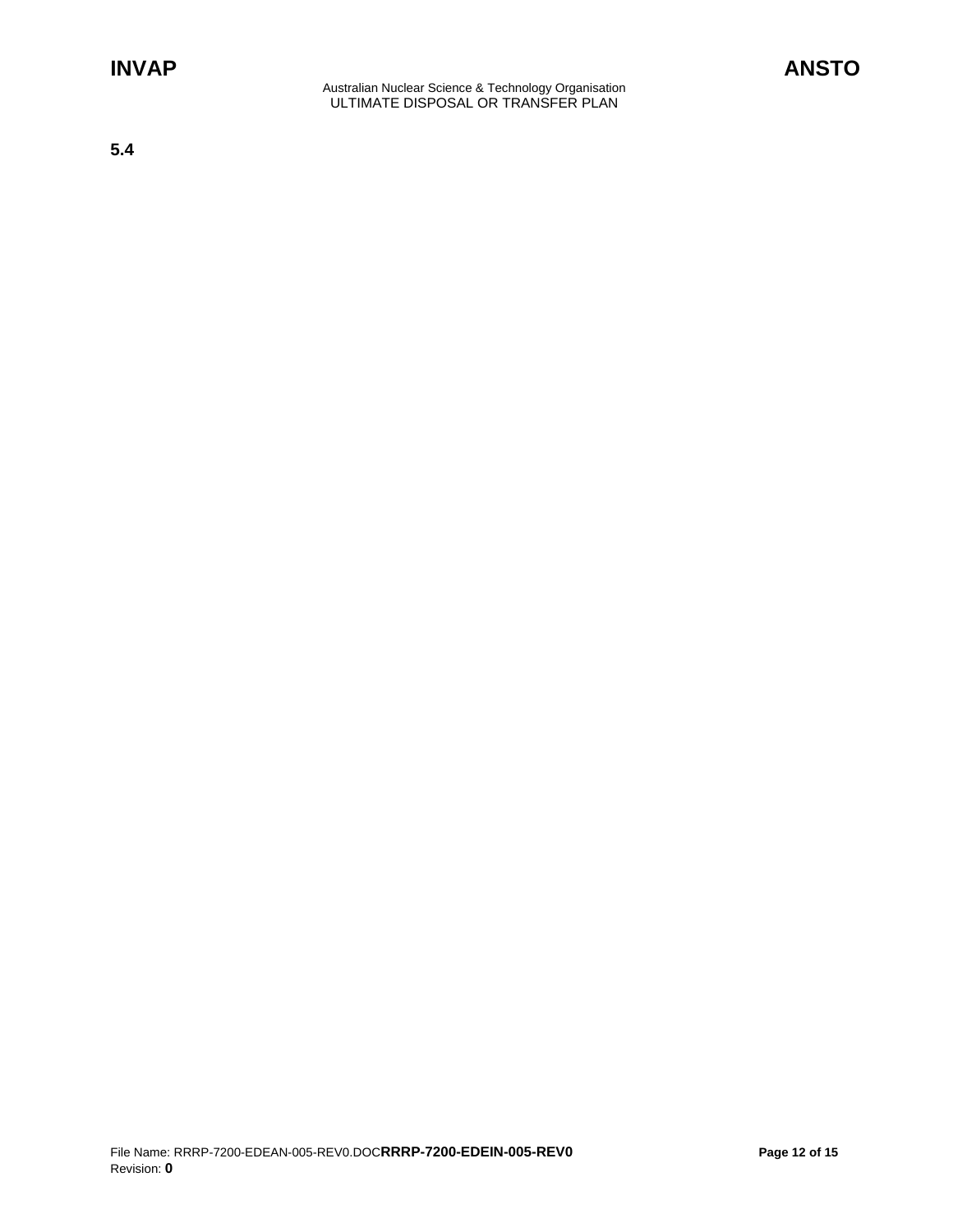## <span id="page-12-0"></span>**DECOMMISSIONING**

## **5.4.1 Introduction**

Decommissioning is the process which permanently removes the reactor facility from service and reduces radioactive material levels so that termination of some or all of the regulatory controls of the reactor may be permitted. It covers the staged process, following the final shutdown of the reactor facility, by which radioactive components and materials are removed. The process is to achieve a progressive and systematic reduction in radiological hazards and is carried out on the basis of pre-planning and assessment to ensure safety during decommissioning operations.

Issues relating to the plans and arrangements for managing safety during decommissioning have been considered throughout the design stage. The relevant design characteristics, hazards during the decommissioning process, the potential wastes that will be generated during operation and decommissioning, and the method to manage these wastes are identified and form some of the factors influencing the decommissioning strategy.

The SAR chapter 19 (Decommissioning) contains a description of:

- Hazards, including an estimate of radioactive inventory at the end of the facility life
- Decommissioning waste types and management
- Decommissioning strategies
- Activities during commissioning
- Design characteristics for facilitate decommissioning

The Preliminary Decommissioning Plan (RRRP-7280-3BEIN-001), prepared in accordance with the ARPANSA and IAEA guidelines, details the preliminary arrangements for decommissioning. This plan, and the related documents identified in the plan, address the requirements identified in the SAR and will be updated over the life of the reactor taking into account Reactor Facility operational experience and international decommissioning practices.

The Radioactive Waste Management Plan presents the plans and arrangements for the management of radioactive waste on site.

## **5.4.2 Decommissioning Objectives, Principles and Design Basis**

The objectives of decommissioning the Reactor Facility are:

- To ensure the continued safety of the site personnel, the public and the environment;
- To keep radiation doses below prescribed limits and to reduce unavoidable exposure in accordance with the ALARA principle;
- To minimise the environmental impact;
- To minimise the production of radioactive waste as a result of decommissioning;
- To comply with the statutory requirements and regulations applicable to the decommissioning process; and
- Consistent with the above, to implement a cost-effective decommissioning process.

To achieve these objectives, the following principles and design bases related to decommissioning have been taken into consideration in the design of the Reactor Facility:

- Minimise the activation and contamination of components;
- Identify essential information required for decommissioning purposes to ensure that this information will be available at the end of the reactor's operational lifetime;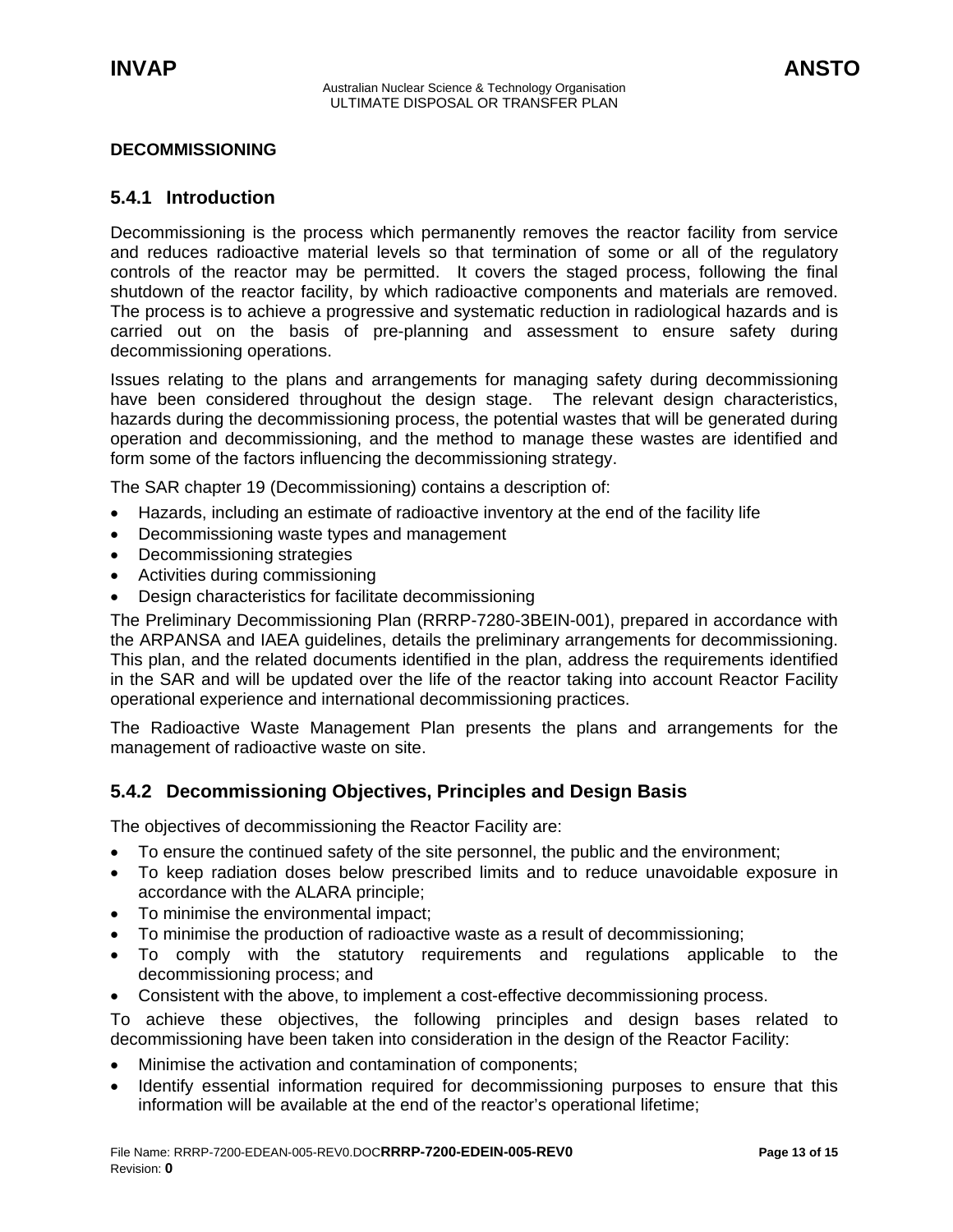- <span id="page-13-0"></span>• During the reactor's operational lifetime, monitor those parameters that can potentially affect the radioactive inventory and the radiological factors necessary for estimating the potential radiation exposure during decommissioning;
- Facilitate its management during the safe-storage period after permanent shutdown and prior to dismantling; and
- Minimise the level of surveillance and maintenance required during the safe storage period.

## **5.4.3 Design Characteristics to Facilitate Decommissioning**

The pool-type research reactor is inherently simple to dismantle compared to other reactor types. The design takes into consideration the decommissioning tasks from radiological safety, economic and operating perspectives.

The design characteristics considered to optimise these safety features include:

- Minimising the radiation fields at the end of the Reactor Facility life;
- Facilitating the dismantling and decontamination of equipment; and
- Facilitating supporting operations during decommissioning.

The construction of the facility has proceeded with the inclusion of these design characteristics.

## **5.4.3.1 Minimising Radiation Fields at the End of the Facility Life**

Of paramount importance to the decommissioning operation will be the extent and intensity of the radiation fields throughout the Reactor Building and systems. Features and characteristics implemented to reduce the intensity and spread of the radiation fields are:

- Reduction of Activated Sources
- Reduction of Contamination
- Facility for dismantling and decontamination

## **5.4.3.2 Reactor Operation to Facilitate Decommissioning**

During operation of the Reactor Facility, the Quality Management System which ensures best practice in operation shall be adhered to. Operational data and records will be maintained and stored appropriately in accordance with the Reactor Facility Quality Management System for Records Management. The records also include reports on abnormal occurrences, maintenance historical data, changes and modifications to structures, systems and components, wastes produced and their management. This information will facilitate the detailed preparation of the decommissioning plan.

## **5.4.4 Hazards**

There are hazards associated with decommissioning activities. These include those from radiation sources, chemicals and physical conditions in the Reactor Facility, which may potentially be harmful to people and environment.

The radionuclides considered in estimating Reactor Facility inventory are detailed in RRRP-7280-3BEIN-001 *Preliminary Decommissioning Plan*. Of these, cobalt-60 and nickel-63 are seen as dominating.

### **5.4.4.1 Hazardous Substances**

This category includes all substances that may cause disease or injuries either by ingestion, inhalation or assimilation. This is considered a low risk in the Reactor Facility as small